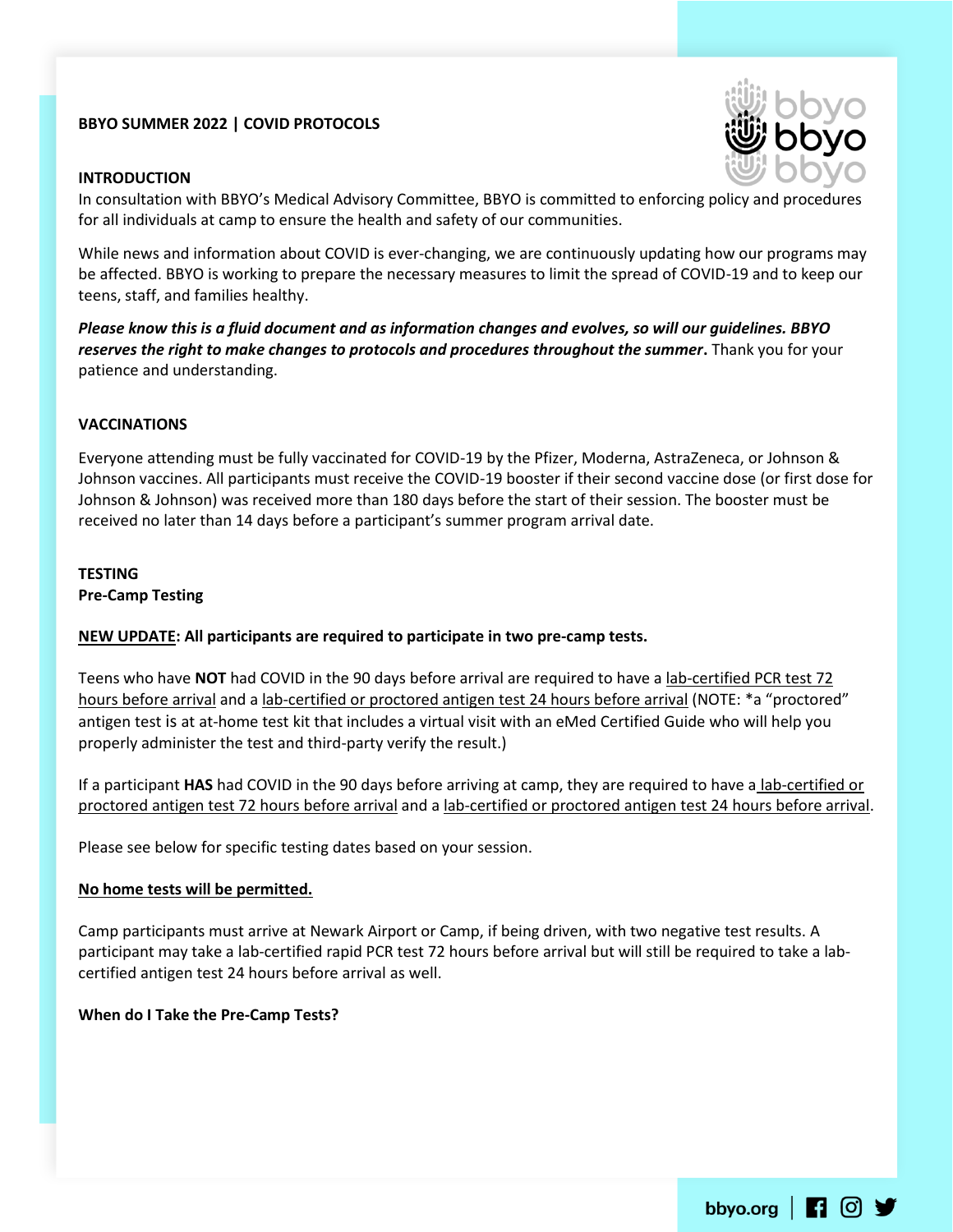

### **\*NOTE: ALL TESTS MUST BE LAB-CERTIFIED**

| Program           | <b>Program Start</b><br>Date | 72 Hour PCR/Antigen<br>Date      | 24 Hour Antigen<br><b>Date</b>                   |
|-------------------|------------------------------|----------------------------------|--------------------------------------------------|
| CLTC 1            | June 7                       | June 4 between 3pm-<br>midnight  | Between 3pm June<br>6-June 7 before<br>arrival   |
| CLTC <sub>2</sub> | June 21                      | June 18 between<br>3pm-midnight  | Between 3pm June<br>20-June 21 before<br>arrival |
| CLTC <sub>3</sub> | July 5                       | July 2 between 3pm-<br>midnight  | Between 3pm July 4-<br>July 5 before arrival     |
| CLTC <sub>4</sub> | July 19                      | July 16 between 3pm-<br>midnight | Between 3pm July<br>18-July 19 before<br>arrival |
| CLTC <sub>5</sub> | Aug 2                        | July 31 between 3pm-<br>midnight | Between 3pm Aug 1-<br>Aug 2 before arrival       |
| <b>ILTC</b>       | June 23                      | June 20 between<br>3pm-midnight  | Between 3pm June<br>22-June 23 before<br>arrival |
| <b>KALLAH</b>     | July 13                      | July 10 between 3pm-<br>midnight | Between 3pm July<br>12-June 13 before<br>arrival |
| <b>CAMP BBYO</b>  | July 21                      | July 18 between 3pm-<br>midnight | Between 3pm July<br>20-July 21 before<br>arrival |

## **Testing | If a Positive Result**

If an individual tests positive **prior** to the start of the program, they will not be allowed to travel and join for that program session. If there are later summer program sessions with space available occurring at least 10 days after the positive test result, BBYO may transfer the teen's registration to a later program. BBYO will not offer refunds or transfer funds for any programs outside of Summer 2022.

#### **Onsite Testing**

Symptomatic individuals will be tested with a rapid test. BBYO reserves the right to randomly test anyone at camp for any reason, failure to comply will result in the removal from the program.

If a participant is not feeling well, they must go to the infirmary. Failure to go to the infirmary and report illness may result in further consequences for the teen, as it jeopardizes the health and safety of the entire community.